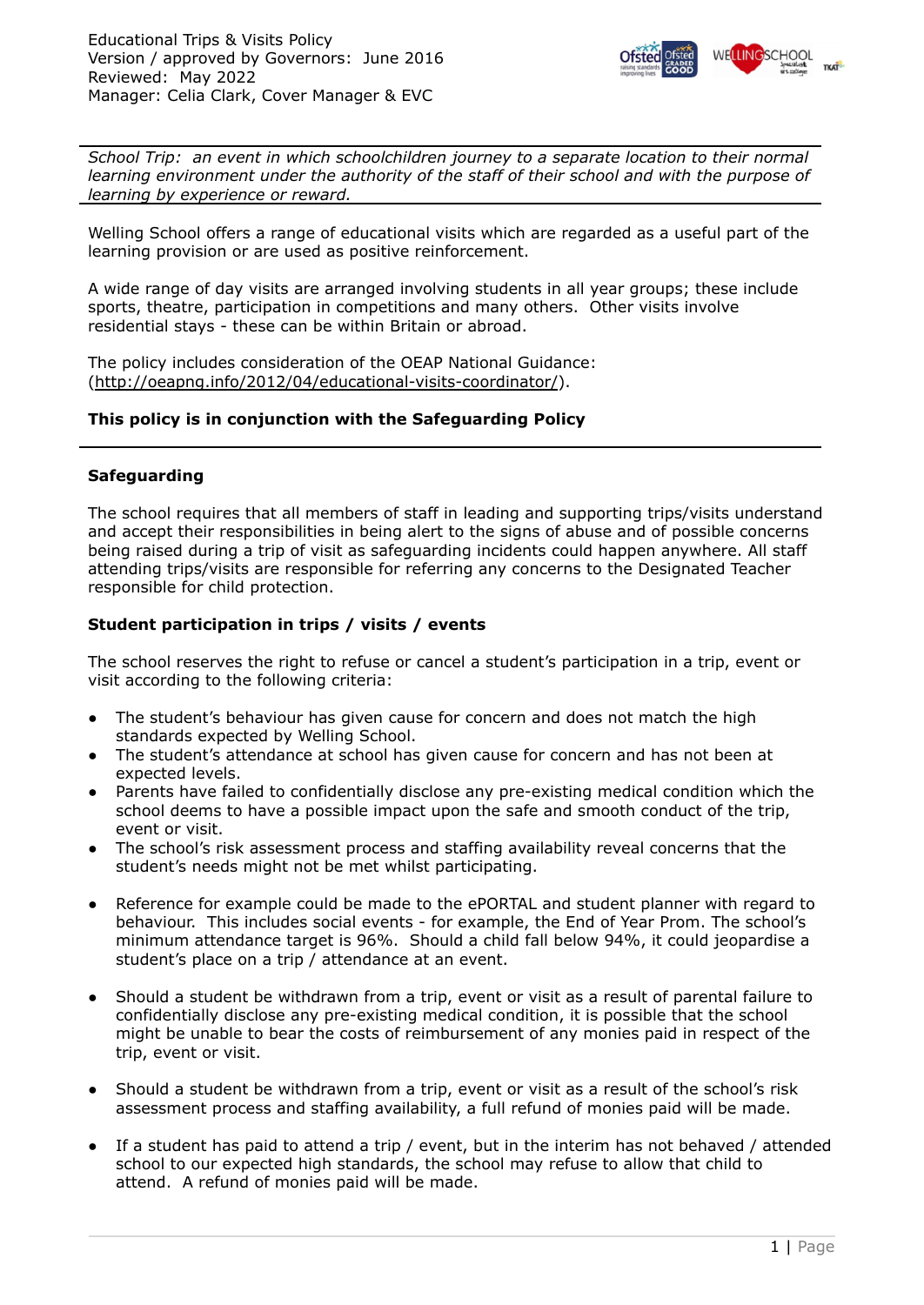- Poor behaviour will not be tolerated on trips, with the outcome possibly leading to a student being banned from trips for a period of time. The ban maybe lifted at the Head Teacher's discretion.
- In the event of a student's withdrawal from a trip/visit, to avoid financial loss, every attempt should be made by staff to find a substitute to attend (who will pay for the trip).
- Unless impractical, students will be expected to wear full school uniform on trips. Agreement with the link DHT is required for students not to be in full school uniform and a valid reason given. For example, field trip, sporting fixture, skiing holiday.

## **Minimum Expectations of students are that they will:**

- Co-operate fully with staff at all times.
- Follow instructions and guideline without hesitation
- Never place any other member of the party at risk by behaving thoughtlessly..
- Behave in line with Welling School's Code of Conducted all times.
- $\bullet$  Behave in a manner that will not make excessive demands on staff.

## **Additionally:**

- A student with specific medical or other needs must be included in the risk assessment and must adhere carefully to support measures in place to ensure her/his safety.
- A student who behaves in an unacceptable manner will be disciplined by staff and may be withdrawn from activities and may be banned from subsequent activities/visits whilst on the trip. Serious misbehaviour may result in suspension or permanent exclusion, in accordance with school policy.

#### **Expectations of parents and carers**

- All information regarding the visit should be carefully read.
- Written consent will always be required before a child is permitted to participate.
- All pre-existing medical conditions must be confidentially disclosed, no matter how dormant or trivial.
- Any queries or concerns should be raised with the Lead Organiser prior to the day of the visit, event or departure.
- That they accept that no risk assessment can completely eliminate the risks.
- That they will support school staff in their decision making, in a spirit of trust and mutual respect with an expectation of reasonable behaviour from the student.
- Where applicable, countersign the code of conduct signed by the student in their Student Planner.
- For residential/ overseas visits, attend the Pre Trip Briefing meeting
- Provide up to date contact information so that the school is able to reach them. Also, to ensure that all other emergency contact information is kept current at all times.

#### **Expectations of organising / accompanying staff**

● Any member of staff intending to propose and/or plan a trip must ascertain from their line manager whether their previous experience of school trips has provided them with an adequate level of experience to enable them to successfully undertake such a role.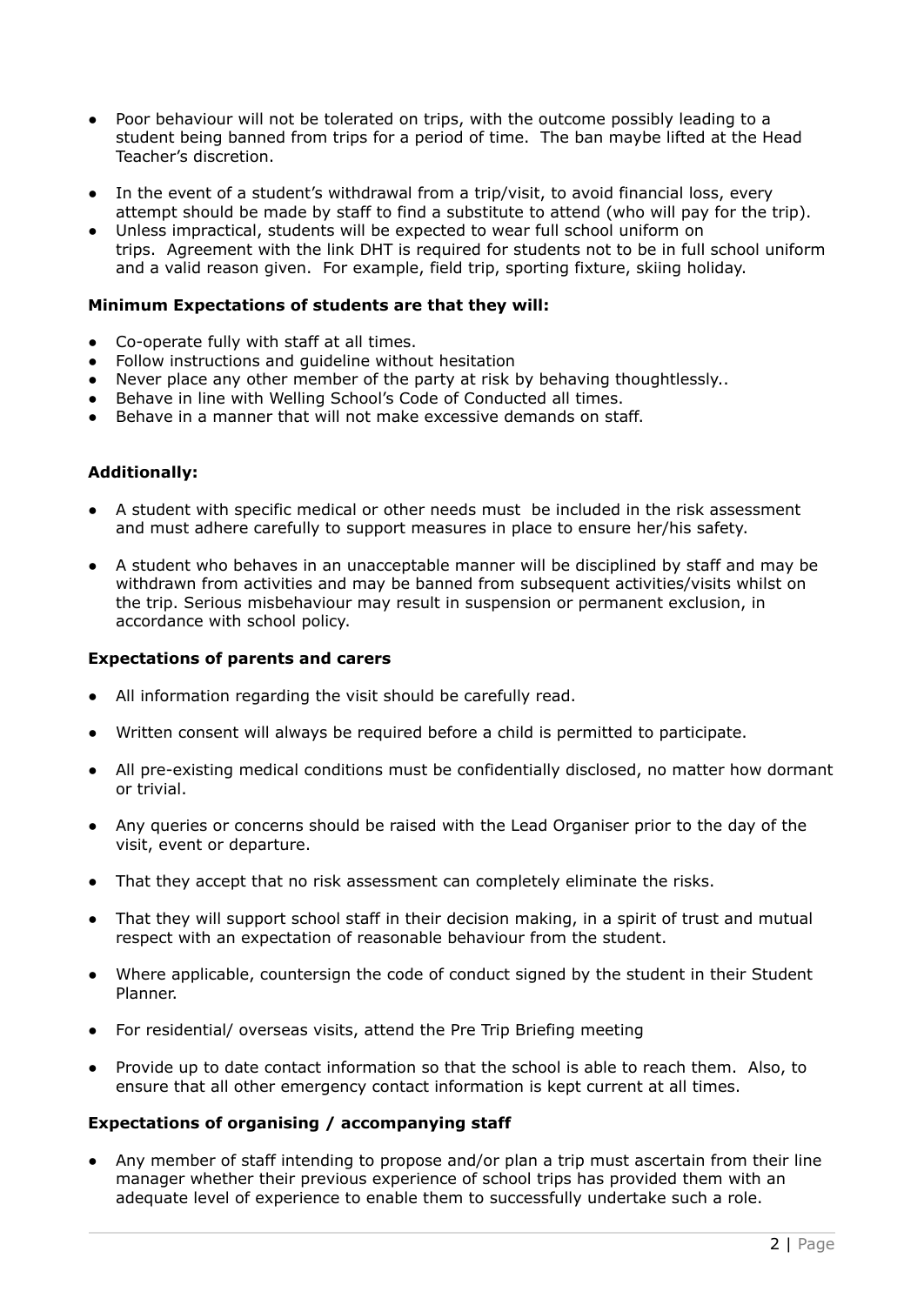- Colleagues who consider that they might be involved in the leadership of a trip, event or visit are strongly encouraged to seek the opportunity for professional development in respect of this. Such training might be in the form of sessions provided in-house, or through a dedicated meeting with a senior member of staff to go through and exemplify the contents of this policy and the risk assessment procedure.
- All school trip policies and procedures for organising visits must be followed.
- Staff will be expected to have regard to the national Teaching Standards
- No trip will go ahead unless the appropriate proposal and planning pro-formas have been completed and approved.
- The Lead Organiser must ensure that the appropriate consent and medical disclosure pro-formas in respect of every participating student have been completed, returned and checked, leaving enough time to consider whether any disclosure relating to a student's health or well-being might impact upon the risk assessment.
- A comprehensive and specific risk assessment should be carried out, following the advice of the SLT line manager for their curriculum area or, in the case of extra-curricular activities, the deputy Head Teacher assigned by the Head Teacher. This must be discussed with all members of the party including students.
- Necessary skills, such as first aid or leadership relating to particular activities must\* be acquired.
- The Lead Teacher should reflect upon and evaluate the visit/trip upon return and make any relevant suggestions to the DHT linked with the trip.
- In all cases it is the duty of the Head Teacher to make the final decision regarding the 'go ahead' of the trip/visit.
- In event of an emergency during school office hours 8am-4pm it is the responsibility of the Lead organiser (or delegated person) to contact the school. Outside of these hours the Lead Organiser (or delegated person) must contact the delegated member of the Leadership Team.

An emergency is defined as any circumstance where unexpected factors have occurred, leading members of the party to have been injured seriously enough to require specialist treatment, problems with transportation or accommodation, or any other matter which might give rise to heightened levels of anxiety amongst parents or carers, including 'near misses'.

#### **Expectations of the Senior Leadership Team**

- The Head Teacher must give formal approval for each visit. This will not be given unless all appropriate forms have been signed off by those staff listed.
- All completed forms must be submitted to the Head Teacher's P.A. for noting on the Trips and visits log.
- The Head Teacher will delegate a member of the Leadership Team will act as a point of contact for each visit which involves overnight stay or takes place at weekends or during holidays.

#### **Expectations of the Governing Body**

- The overall responsibility for all Health and Safety matters including school visits lies with the Governing Body.
- A Governor must sign to give approval for any overnight visit.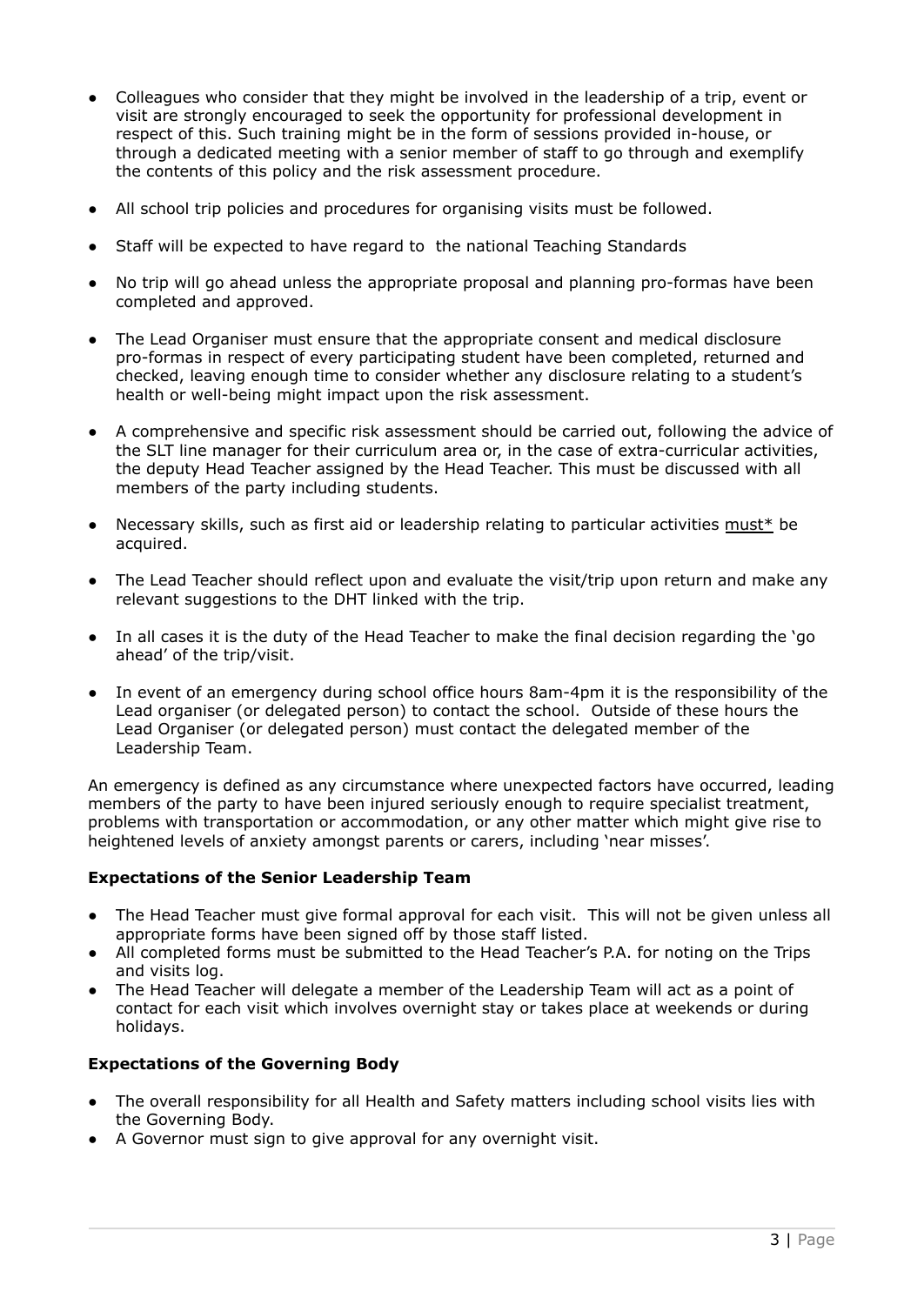#### **Risk assessment**

No visit or activity can be entirely risk free. For each visit the significant hazards must be listed and, for each hazard, there must be an assessment of the risk (likelihood and extent of harm) to those involved. Sufficient control measures must be in place to reduce the risk posed by each hazard to an acceptably low level.

All participants should be involved in the risk assessment process and in the case of an overnight visit by including a summary and answering any queries at the Pre- Trip Briefing, the trip Leader will have included parent/carers in this process. This gives the additional support advantage of parent/carer input.

Risk assessment can never eliminate risk, but it can reduce the likelihood of harm by careful planning of each aspect of the visit. All participants in the visit have a responsibility to behave in such as manner as to maintain the low level of risk for all involved. The Lead Organiser must continuously reassess the risks as the visit progresses, enlisting the help of colleagues and other party members. Successful leadership may necessitate the imposition of different control measures to those originally planned.

## **Organisation – Guiding Principles**

- The school relies on the goodwill of those staff that regularly organise visits many of which take place at weekends and in holidays.
- The Head Teacher will appoint for any residential trips an assigned member of SLT who will be the key link between the school party and the school. They must be available for contact if the trip/visit is occurring during holiday time. The member of SLT will be responsible for assessing the trip against the SLT check List. They may be required to 'stand in' for the Head Teacher in a critical incident.
- The school has high expectations of all those who are involved in visits i.e. students, parents and staff.
- Lead organisers **must** involve a professional travel agent when taking residential trips abroad. Appropriate insurance must also be taken out. Advice can be sought from the Business Manager.

## **The Lead Teacher Checklist** *The Lead Teacher must*

- Read and ensure that they understand the School Trips and Visits Policy.
- Scrutinise the school calendar carefully in order to ascertain that there are no clashes. Consult the examination calendar, via the exams office, consult specifically with the Key Stage Director and other various colleagues whose work might be affected, prior to submitting a proposal.
- Ensure that one member of the staff accompanying the trip is prepared to accept the role of first aider and will be responsible for the first aid kit, which will be supplied by the Cover Manager. The member of staff who accepts the role of first aider may not necessarily have undertaken first aid training, but it is expected that any member of the staff team involved in a trip, event or visit will use their best endeavours to deal with illness or injury among party members. Work with Finance Office to ascertain whether it is feasible to create a financial plan at the proposal stage of the trip/visit and agree a critical date by which t the trip/visit will be deemed financially viable or unviable and therefore proceeded with or cancelled.
- Agree and diarise regular liaison meetings with the Finance Office through which to monitor the financial progress of the trip, event or visit and remedy any issues.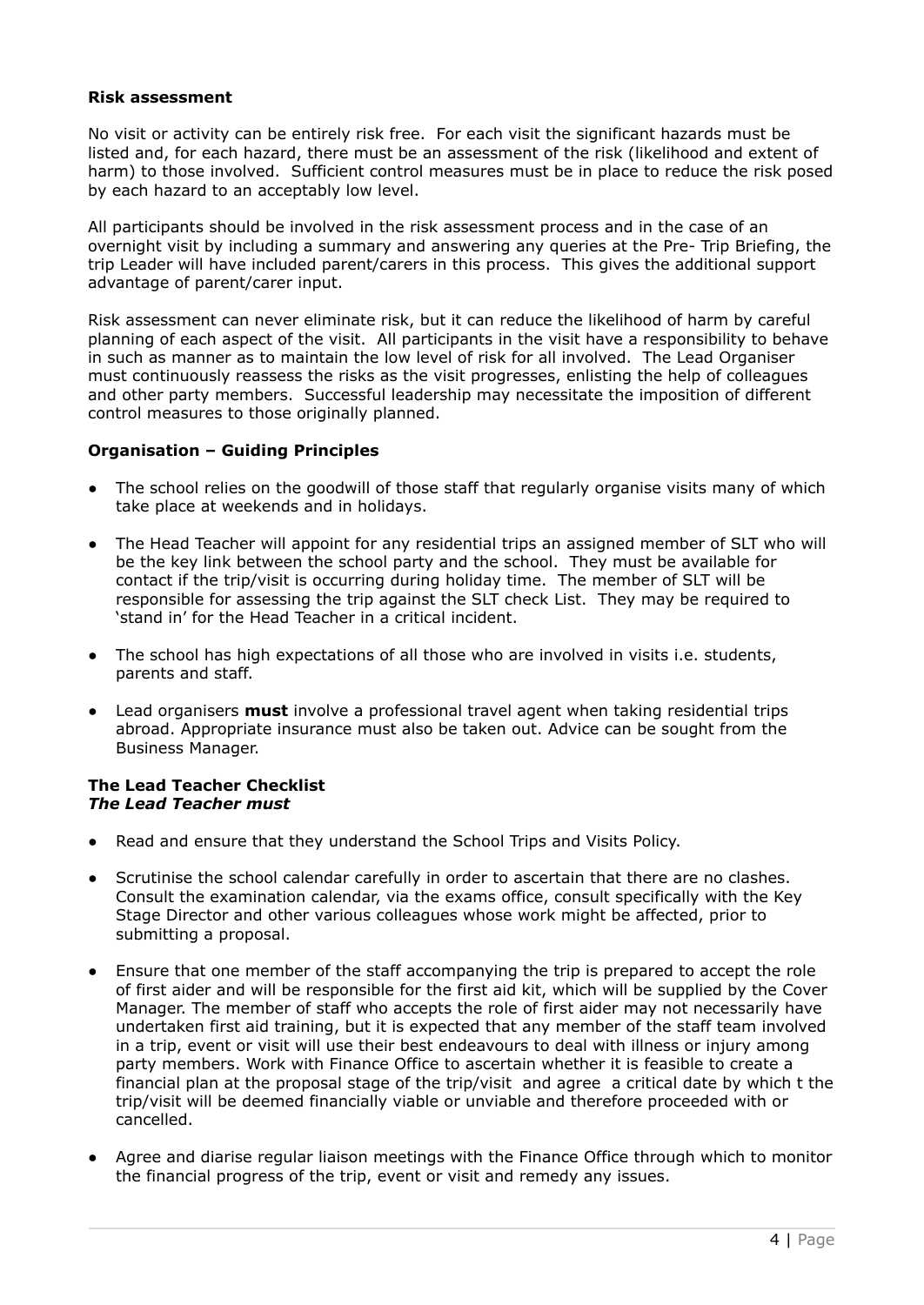- Complete a standard School Trip Proposal form which must be submitted to senior staff (these can be found in the shared drive). This may lead to approval in principal.
- Use a standard template or compose a draft letter to parents outlining the purpose, timing, eligibility of students and cost of the trip. The letter must refer parents to existence of this policy on the school's website.
- Have the parental letter approved by the delegated SLT member before reproduction and distribution.
- Work with senior colleagues to assemble a staff team for the trip, event or visit which is appropriate to the needs of the students, having regard to nationally advised ratios, student-teacher ratios, gender, skill sets, levels of seniority, experience and (where the trip, event or visit is during term time), the likely impact on the conduct of learning at the school in their absence.
- Approval in principal allows colleagues to proceed with invitations to students and gather deposits. However, the final go-ahead for any trip is dependent upon enough financial support in the form of firm commitments to participate, and the completion of detailed submissions in the form of parental consent, confidential medical disclosures in respect of all participating students, risk assessments, approved itineraries, party member and travel confirmations, within the various school trip pro-formas. No trip may proceed unless and until these have been signed off. This signing-off constitutes formal approval. The trip may then proceed.
- Be responsible for and sign-off the invoices related to their trip or visit, in line with the financial plan referred to above.
- Produce a financial summary of the trip / visit at the conclusion, which they sign in order to certify how all monies were spent. .
- Must ensure that the trip / visit does not run at a loss. In the event that an unforeseen deficit arises it is their responsibility to raise the issue immediately with the school's Business Manager.
- Keep evidence of detailed, thorough planning;
- Undertake a detailed risk assessment;
- Ensure that any staff training needs are identified and addressed.
- Plan and invite all participants in residential visits or in any activity with a higher degree of risk than normal to attend a Pre-Trip Briefing, with parents and carers, at which the accommodation, itinerary and risk assessments are fully discussed.
- Provide detailed feedback after the trip in order to improve school practice.
- Work with the guidance and assistance of the Cover Manager to ensure that all trip documentation is available for distribution to the designated SLT link(s) and for lodging in the school office.

# **Senior Leadership Team (SLT)**

For any residential trips the SLT checklist must be completed within a reasonable time before the departure date with sign off of the completed trip pack occurring in accordance with this policy, in a timely fashion, prior to departure.

# **SLT Checklist**

- Ensure that the trips / visit Lead Teacher has read and understood the School Trips and Visits Policy and Emergency Contingency Policy (Business Continuity Plan).
- Discuss the composition of the party involved in the trip, event or visit, having regard to the students and any known issues in terms of attendance, behaviour or confidential medical disclosure.
- Scrutinise the proposed staffing arrangements for the trip, event or visit, having regard to student-teacher ratios, gender, skill sets, levels of seniority, experience and (where the trip, event or visit is during term time), the likely impact on the conduct of learning at the school in their absence.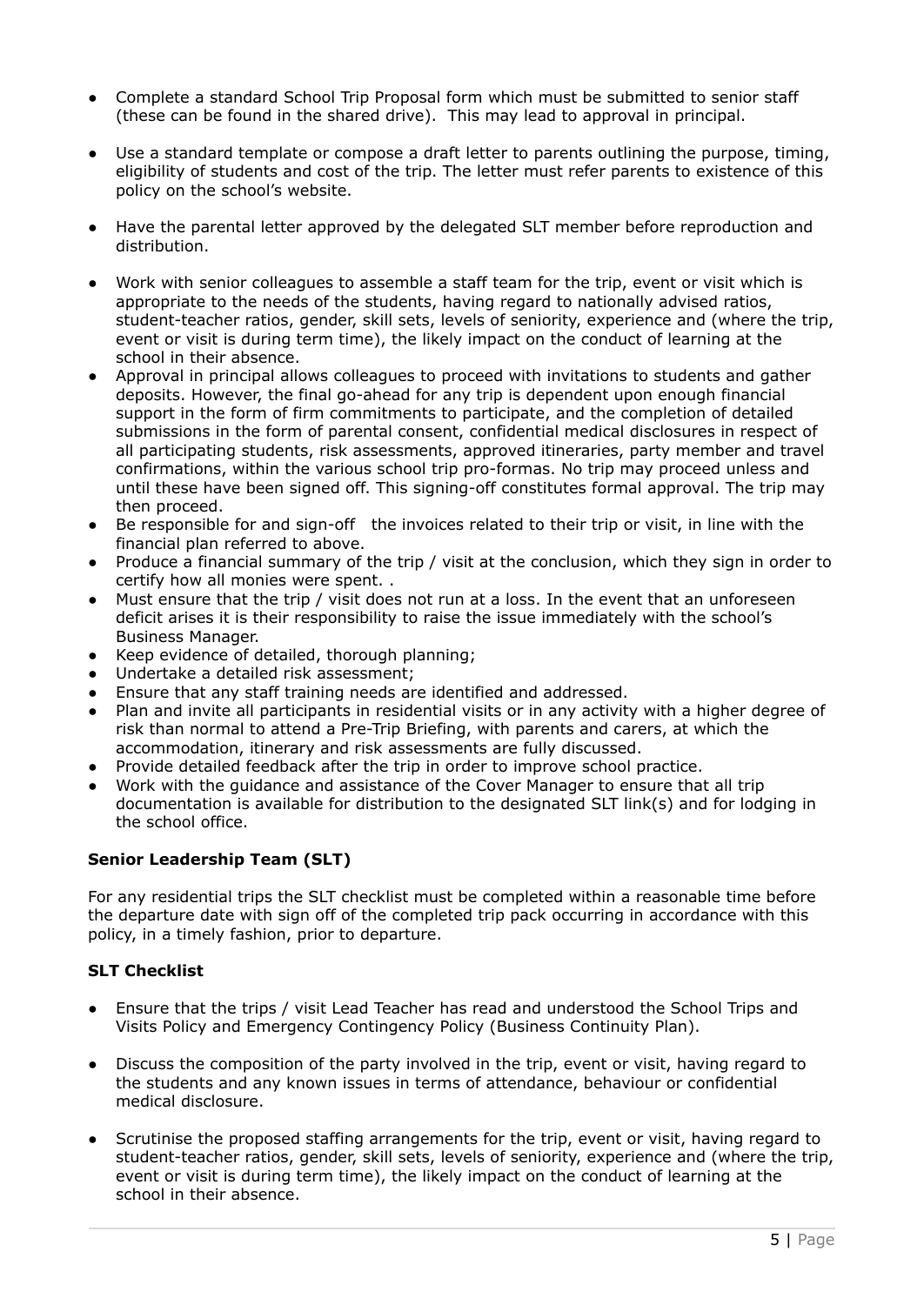- Ensure that staff induction and training needs have been identified and addressed.
- Monitor the progress towards completion of all the required paperwork, so the trip/visit may be formally approved.
- Satisfy yourself that staff leading visits are competent to lead the trip. For example: evidence maybe through qualification, but more usually will be through the experience of practical leadership over time (years). In summary, such a person should be an experienced visit leader with sufficient status within the school to guide the working practice of colleagues.

### Ensure that

- All adults, including volunteers are vetted, and that those with significant unsupervised access are subject to full DBS /ISA checks and processes.
- Where will be appropriate risk management for all visits.
- Where appropriate, all staff, young people, parent/carers are involved in visit planning, including risk-benefit assessment, via the Pre Trip Briefing.
- There are contingency plans in place to cover any eventuality involving the cancellation of specific activities during the course of the trip or visit, (e.g. excursions or activities which fall foul of the weather or unforeseen events
- Preliminary planning / research visits have taken place if required.
- Third party provider assurances have been obtained.
- The number and competence of leaders will ensure effective supervision.
- A staff duty system operates so that groups continue to be appropriately supervised at all times.
- Medical, first aid and inclusion issues have been addressed.
- There is an establishment emergency response procedure, appropriate to the nature of visits to be undertaken.
- There is a designated 24/7 SLT emergency contact, with access to all information and documentation relating to the visit. This would normally be the SLT member who has liaised with the Trip Leader in the planning stage.
- The Cover Manager has primed and checked that the dedicated mobile phone has the list of contacts already accessible.. Ensure that the Cover Manager provides them with a list of the parental and next of kin contact details for all party members.
- All staff and group members are aware of their roles and responsibilities.
- Those in parental authority have been appropriately briefed through a Pre-Trip Briefing regarding itinerary, accommodation, activities, transport and emergency telephone numbers.
- The visit leader has sufficient contingency funds and an effective means of communication in case of an emergency (that all accompanying staff have mobile phones, and that the Lead Teacher has a credit card with an appropriate limit)
- Visits are monitored by accompanying staff in accordance with the policy.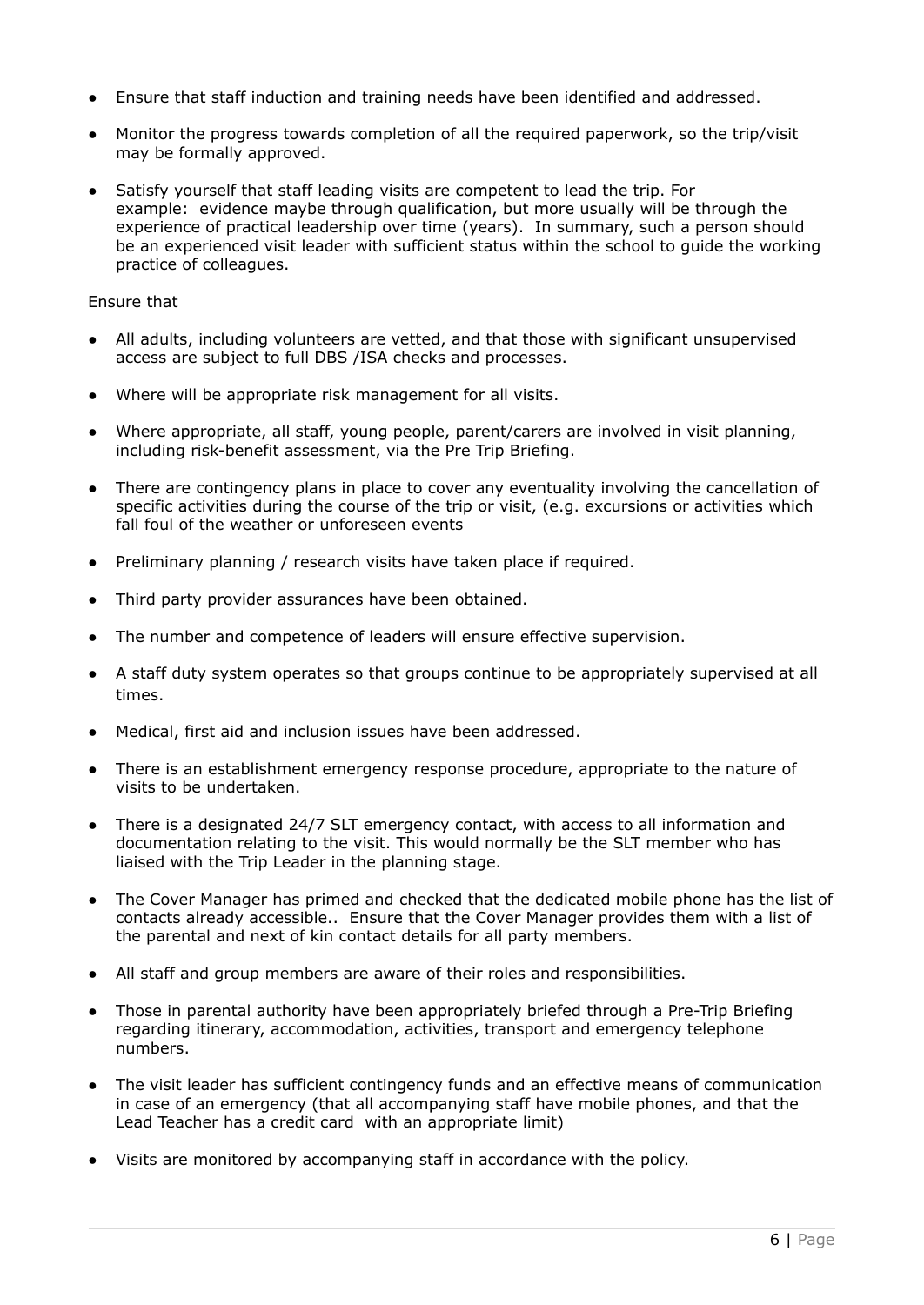- Accidents/near misses and incidents are reported to the Head Teacher and Business Manager.
- The Cover Manager has provided copies of the itinerary, the travel routes and approximate timings , flight details, accommodation details and contact details for the travel agent, and that these are given to the SLT emergency contact AND lodged in the Current School Visit File in the school office in case of the need to convene an emergency meeting in school.

## **Cover Manager Checklist**

- Oversees the initial feasibility of a possible trip/visit going out, in regards to whether the school can balance its everyday operational staffing needs. The cover manager will discuss the feasibility with the SLT member with responsibility for cover.
- Ensures that the emergency designated mobile phone for trips/visits is fit for purpose and is programmed with emergency contact numbers for school and SLT contacts.
- Liaises with the reprographics officer to ensure the paperwork is complete for the Lead Organiser and distributes accordingly.
- Ensures that the Attendance Officer is supplied with an accurate list of attendees, including last minutes amendments.
- Maintenance of the school trip emergency file, kept readily available in the school offices
- Scrutinises the school calendar of events and discusses timings to avoid operational clashes
- Ensures the trips/visits are placed on the school website calendar via Head Teacher's PA.
- Is responsible for the supply of first aid kits to the designated members of staff on each trip or visit.
- Is responsible for the maintenance of fist aid kits.

#### **Non-staff members on school trips / visits**

If the Lead Organiser requires a non-staff member to accompany the trip / visit, a business case **must** be presented a minimum of 8 working weeks in advance to the Senior Leadership Team for consideration so that the educational request can be judged on its merits. There may be fully valid reasons for a non-staff member to accompany a trip – e.g. as a carer for a disabled student.

Any non-staff member will not count in the staff / student ratio (1:15). Any attending non-staff member must be under the overall supervision of a staff member and **must** provide proof of a full DBS check (which may not be paid for by Welling School).

On no account would it be appropriate for children / relatives of Welling staff to accompany a school trip / visit unless they are Welling students in the year / group concerned.

For short visits / trips (non-residential), parents / carers may be invited to accompany a group on a day visit, but at no time must a parent be left in charge of students unless in extreme circumstances where there is no other option. Parents/carers may be asked to assist in managing a group, but only under the overall supervision of a teacher.

*The lead teacher must (as best practice) brief any non-staff, supporters on the purpose of the trip/visit and code of conduct (teaching standards/behaviour policy) for students / staff.*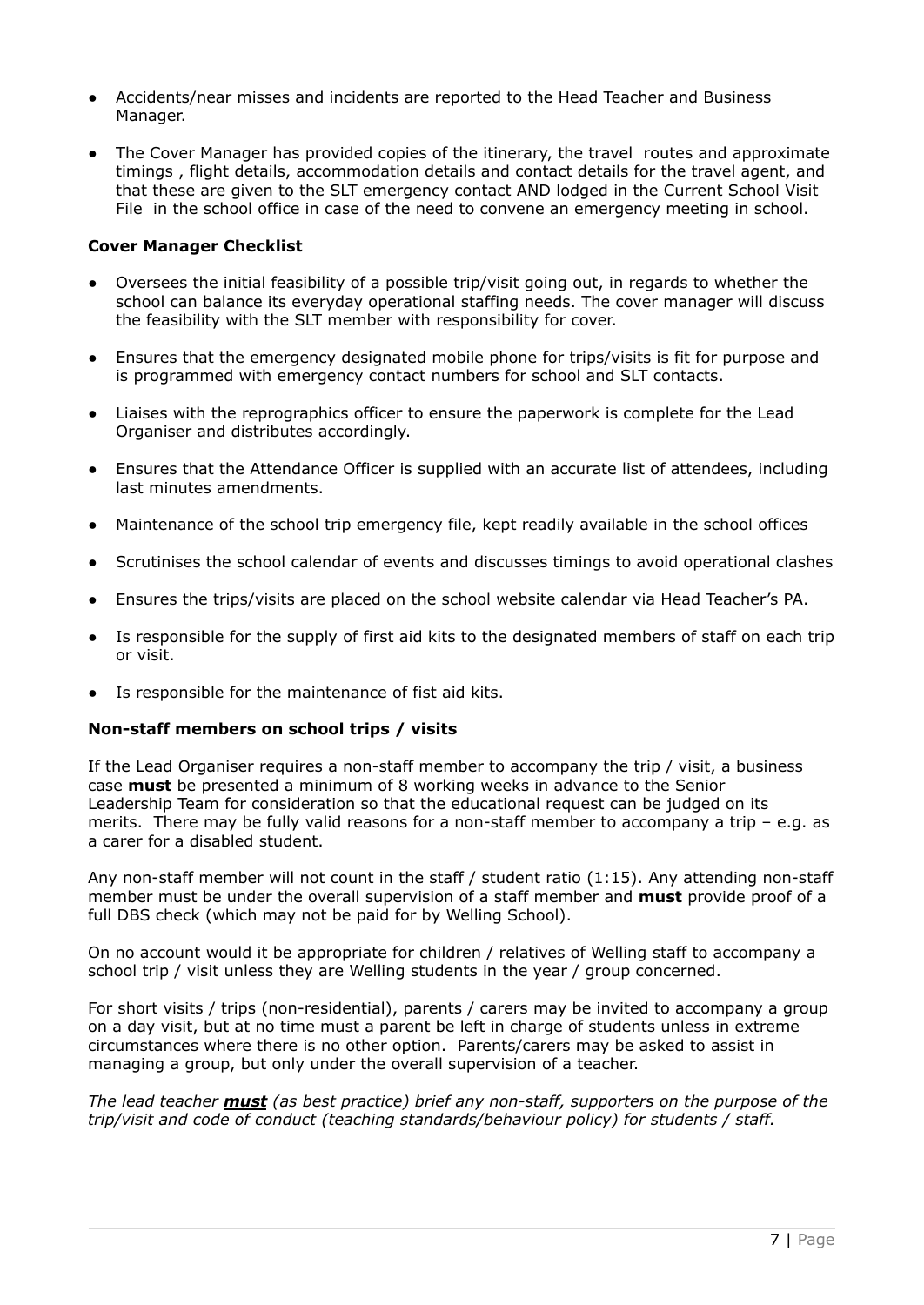# **Non-staff members on school trips / visits**

The children, spouses, partners, or other relatives of Welling School staff may not accompany them on a school trip or visit. The only exceptions to this are where the relative

- is a student at Welling School
- has a particular qualification which is not held by any other eligible staff member. The case for the inclusion of such a relative must be made in writing to the Head Teacher, via the SLT line manager, in enough time in advance of the trip / visit for alternative arrangements to be made if the inclusion of that person is not approved.

For short visits / trips (non-residential), parents / carers may be invited to accompany a group on a day visit, but at no time must a parent be left in charge of students unless in extreme circumstances where there is no other option. Parents/carers may be asked to assist in managing a group, but only under the overall supervision of a teacher.

#### **Remote supervision and 'Down Time'**

There is no such thing as completely unsupervised time on an activity or visit. The school expects all members of staff in leading and supporting trips/visits to maintain a sense of professional propriety at all times.

- However the school does recognize that time with their peers, away from direct adult supervision, is an important feature, particularly of residential visits, and brings many additional learning opportunities for young people. This is also the time where many accidents tend to happen so it needs to be appropriately managed. **Such time is best referred to as 'down' time and appropriate opportunities should be built into the visit plan, included in information to parents (and their consent) and be covered by the risk-benefit assessment.**
- 'Down time', or recreation time, is that period before, between or after more structured activities. Visit leaders should ensure that pupils continue to be appropriately supervised during downtime and such supervision could be direct or remote.
- It is essential practice to:
	- avoid using the term 'free time', ensure that all staff and young people understand the standards of behaviour that apply at all times, not just during activities;
	- ensure that a staff duty system operates so that groups continue to be appropriately supervised at all times.
- At any time all students must know/be aware of how and where to contact the duty member of staff.
- Standard techniques for remote supervision in this context could include:
	- setting geographical boundaries within a suitable area;
	- setting a time limit by which all are to be back at an agreed location and interim 'check-ins'
	- ensuring young people are in small 'buddy' groups and know to stay together;
	- no student should be allowed to go unaccompanied to any location whilst on the trip /visit.
	- briefing students as to the location of staff during the 'down time' period.
- Sensibly some staff could be in a fixed position and others roaming the agreed area.
- If students get lost, they know not to wander aimlessly but to stay together and wait for the staff to find them.
- If abroad, ensuring students carry a small briefing card in the local language.